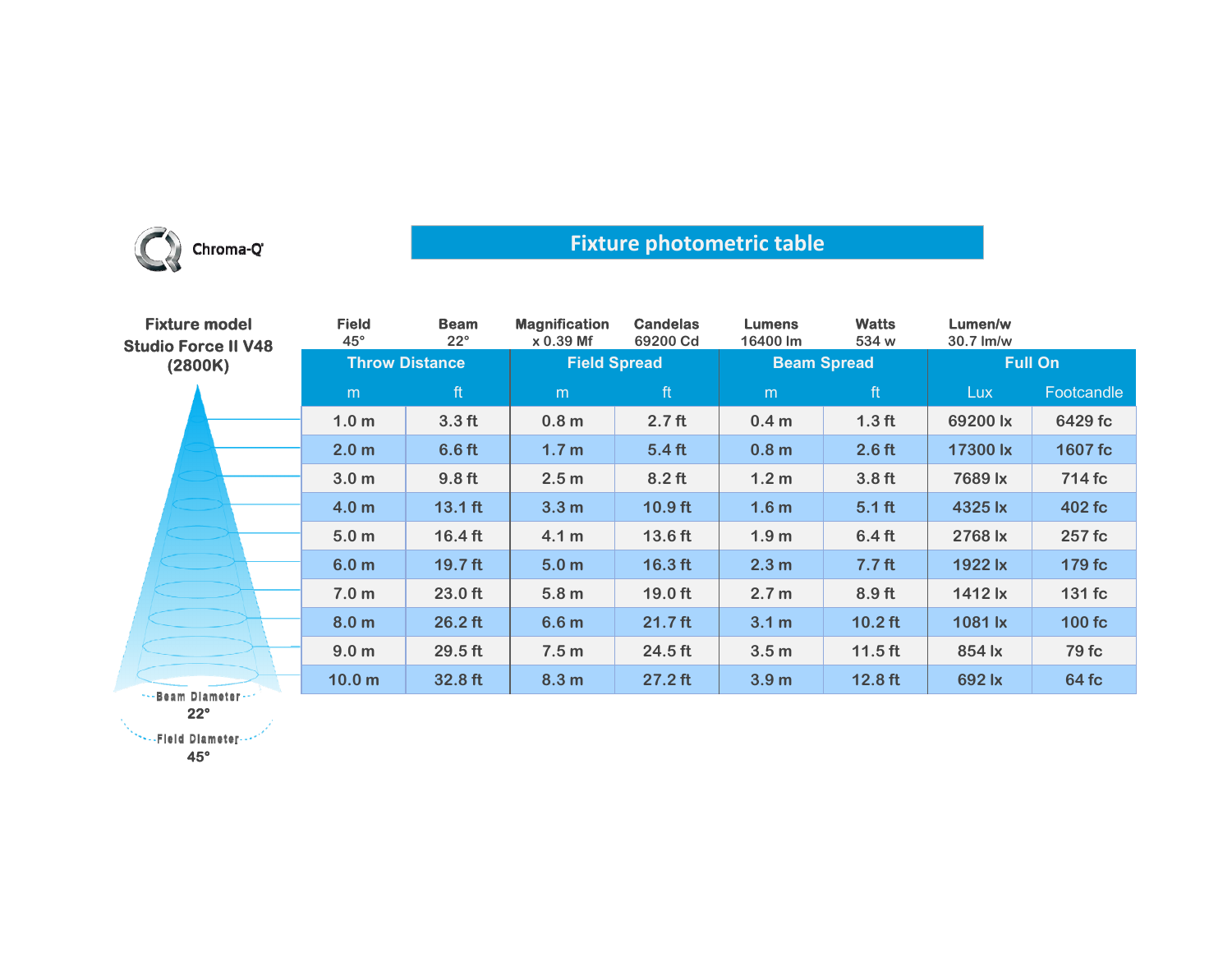

## **Fixture photometric table**

| <b>Fixture model</b><br><b>Studio Force II V48</b><br>(3200K) | <b>Field</b><br>$45^\circ$ | <b>Beam</b><br>$22^{\circ}$ | <b>Magnification</b><br>$x 0.39$ Mf | <b>Candelas</b><br>101300 Cd | <b>Lumens</b><br>24200 lm | <b>Watts</b><br>534 w | Lumen/w<br>45.5 lm/w |            |
|---------------------------------------------------------------|----------------------------|-----------------------------|-------------------------------------|------------------------------|---------------------------|-----------------------|----------------------|------------|
|                                                               | <b>Throw Distance</b>      |                             | <b>Field Spread</b>                 |                              | <b>Beam Spread</b>        |                       | <b>Full On</b>       |            |
|                                                               | m                          | ft                          | m                                   | ft                           | m                         | ft                    | <b>Lux</b>           | Footcandle |
|                                                               | 1.0 <sub>m</sub>           | 3.3 <sub>ft</sub>           | 0.8 <sub>m</sub>                    | 2.7 <sub>ft</sub>            | 0.4 <sub>m</sub>          | 1.3 <sub>ft</sub>     | 101300 lx            | 9411 fc    |
|                                                               | 2.0 <sub>m</sub>           | 6.6 <sub>ft</sub>           | 1.7 <sub>m</sub>                    | 5.4 <sub>ft</sub>            | 0.8 <sub>m</sub>          | 2.6 <sub>ft</sub>     | 25325 lx             | 2353 fc    |
|                                                               | 3.0 <sub>m</sub>           | 9.8 <sub>ft</sub>           | 2.5 <sub>m</sub>                    | $8.2$ ft                     | 1.2 <sub>m</sub>          | 3.8 <sub>ft</sub>     | 11256 lx             | 1046 fc    |
|                                                               | 4.0 <sub>m</sub>           | $13.1$ ft                   | 3.3 <sub>m</sub>                    | $10.9$ ft                    | 1.6 <sub>m</sub>          | $5.1$ ft              | 6331 lx              | 588 fc     |
|                                                               | 5.0 <sub>m</sub>           | $16.4$ ft                   | 4.1 <sub>m</sub>                    | 13.6 ft                      | 1.9 <sub>m</sub>          | 6.4 <sub>ft</sub>     | 4052 lx              | 376 fc     |
|                                                               | 6.0 <sub>m</sub>           | $19.7$ ft                   | 5.0 <sub>m</sub>                    | $16.3$ ft                    | 2.3 <sub>m</sub>          | 7.7 <sub>ft</sub>     | 2814 lx              | 261 fc     |
|                                                               | 7.0 <sub>m</sub>           | $23.0$ ft                   | 5.8 <sub>m</sub>                    | $19.0$ ft                    | 2.7 <sub>m</sub>          | 8.9 <sub>ft</sub>     | 2067 lx              | 192 fc     |
|                                                               | 8.0 <sub>m</sub>           | $26.2$ ft                   | 6.6 <sub>m</sub>                    | $21.7$ ft                    | 3.1 <sub>m</sub>          | $10.2$ ft             | 1583 lx              | 147 fc     |
|                                                               | 9.0 <sub>m</sub>           | 29.5 ft                     | 7.5 <sub>m</sub>                    | 24.5 ft                      | 3.5 <sub>m</sub>          | $11.5$ ft             | 1251 lx              | 116 fc     |
| ***Beam Diameter***                                           | 10.0 <sub>m</sub>          | 32.8 ft                     | 8.3 <sub>m</sub>                    | $27.2$ ft                    | 3.9 <sub>m</sub>          | $12.8$ ft             | 1013 lx              | 94 fc      |

**22°**

**SEE Diameter --**

**45°**